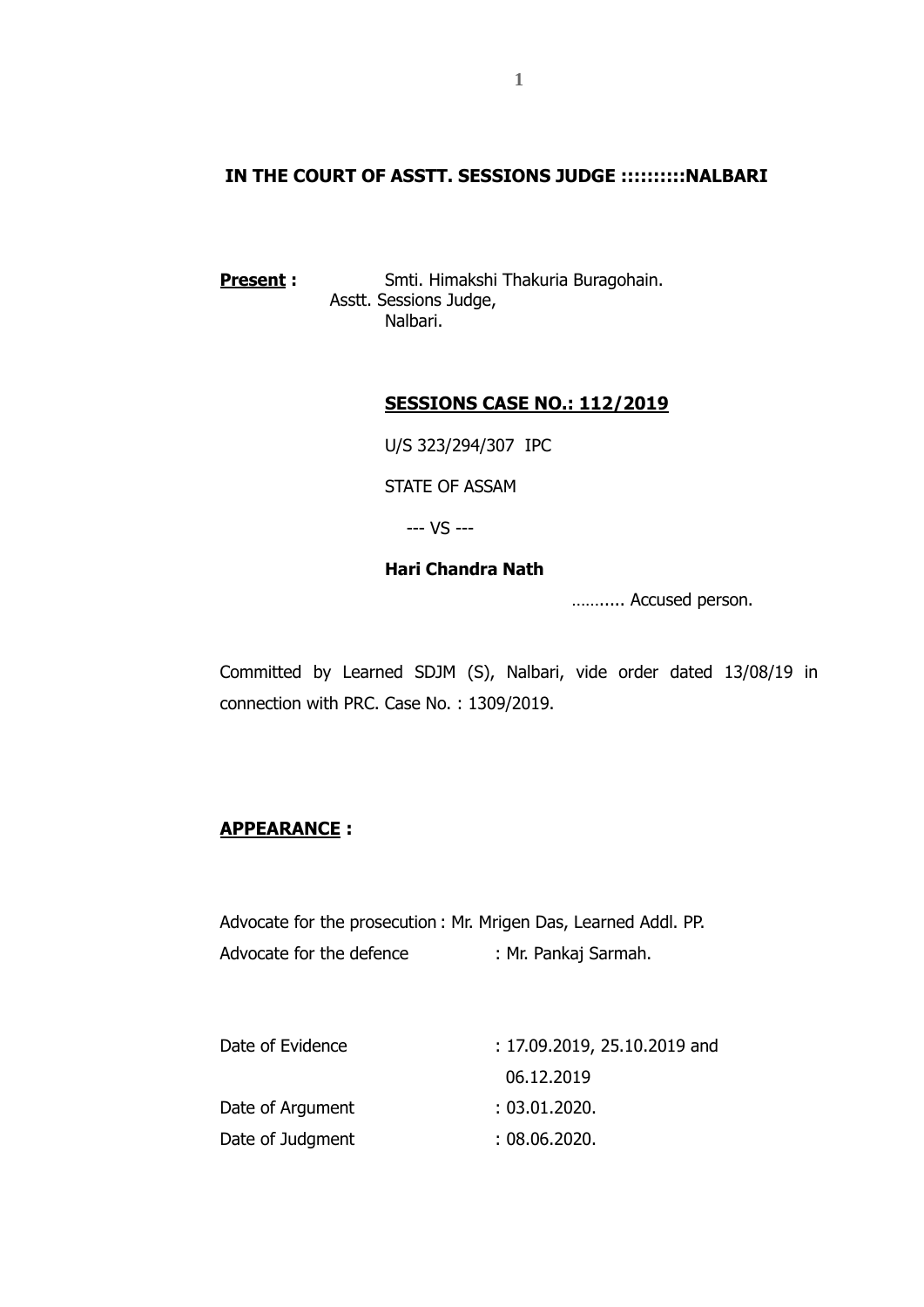#### **J U D G M E N T**

1. The gist of the prosecution case in brief is that on 17/07/19 the informant/victim Smti. Jamini Nath lodged an ejahar at Daulashal Outpost alleging inter alia that on the same day at about 8 AM accused Hari Chandra Nath assaulted his 10 years old son. When the informant restrained the accused from beating his son, the accused hit her twice with pieces of bricks on her chest and on her head as a result of which she fell on the ground. Immediately, after the incident the local people took her to the medical. Hence this case.

2. On receipt of the ejahar, Doulashal Outpost forwarded the case to Mukalmua PS. Police registered a case as Mukalmua PS Case No. 343/2019 u/s 325/326/307 IPC and started investigation. After completion of investigation the I/O submitted charge-sheet against accused Hari Chandra Nath u/s 323/294/307 IPC. Since the offence u/s 307 IPC is exclusively triable by the Court of Sessions, the Ld. SDJM (S), Nalbari committed this case to the court of Hon'ble Sessions Judge, Nalbari. On receipt of the committal paper and PRC Case Record, Hon'ble Sessions Judge, Nalbari started Sessions case against the accused and thereafter transferred this case to this court for disposal.

3. After hearing the learned counsels for both sides and on perusal of the case diary, charge was framed against the accused u/s 323/294/307 IPC. The charges so framed was read over and explained to the accused to which he pleaded not guilty and claimed to be tried.

4. During trial, prosecution side examined 6 (six) witnesses including the informant/victim to prove the charges against the accused. Accused was examined u/s 313 CrPC. The statement of defence is recorded in separate sheets. The defence plea was of compete denial and the defence side has not adduced any defence evidence.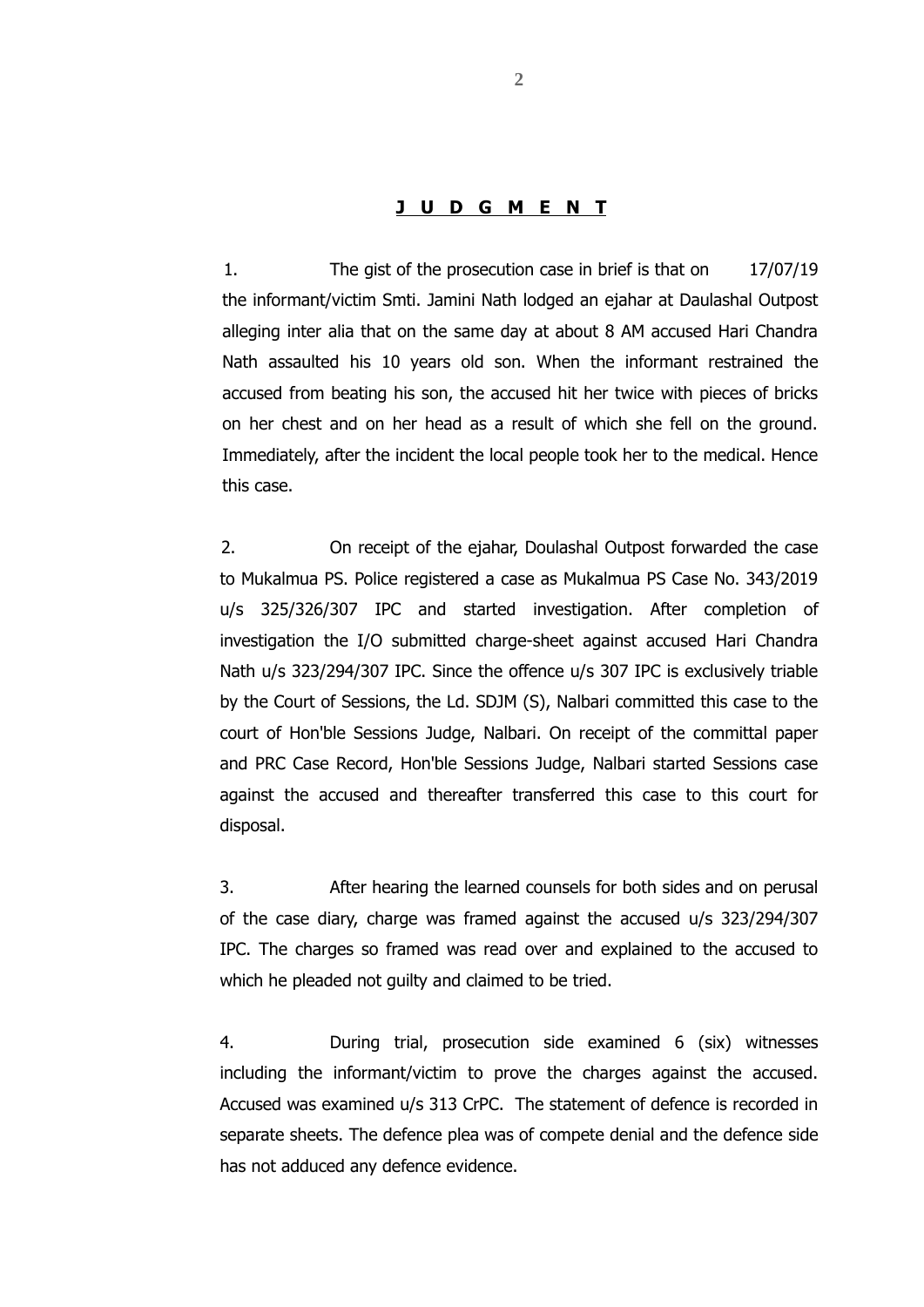#### 5. **POINTS FOR DETERMINATION**

a) Whether the accused on 17/07/2019 at about 8:00 AM in the village of Gorakhattary under Mukalmua PS in the district Nalbari committed an obscene act by uttering abusive words against the informant in a public place and that such an act or uttering was obscene and caused annoyance to others ?

b) Whether the accused on the same date, time and place voluntarily caused hurt to the informant ?

c) Whether the accused on the same date, time and place caused hurt to the informant by assaulting her with bricks on her head and chest with such intention (or knowledge) and under such circumstances that by that act he would have been guilty of murder and that he thereby caused the hurt to the said person ?

#### **DISCUSSION DECISION AND REASONS THEREOF**

6. I have heard learned counsel for both the parties and have gone through the evidence on record. Learned counsel for the prosecution has submitted that all the witnesses have supported the prosecution story and this is a fit case to convict the accused u/s 323/294/307 IPC.

7. On the other hand, the learned defence counsel has submitted that the prosecution has failed to prove the case. There are discrepancies in the evidence adduced before the court and the statements of the witnesses recorded u/s 161 CrPC. Learned defence counsel has further submitted that the victim has nullified the prosecution case and from the evidence of PWs no ingredients of offence is made out against the accused.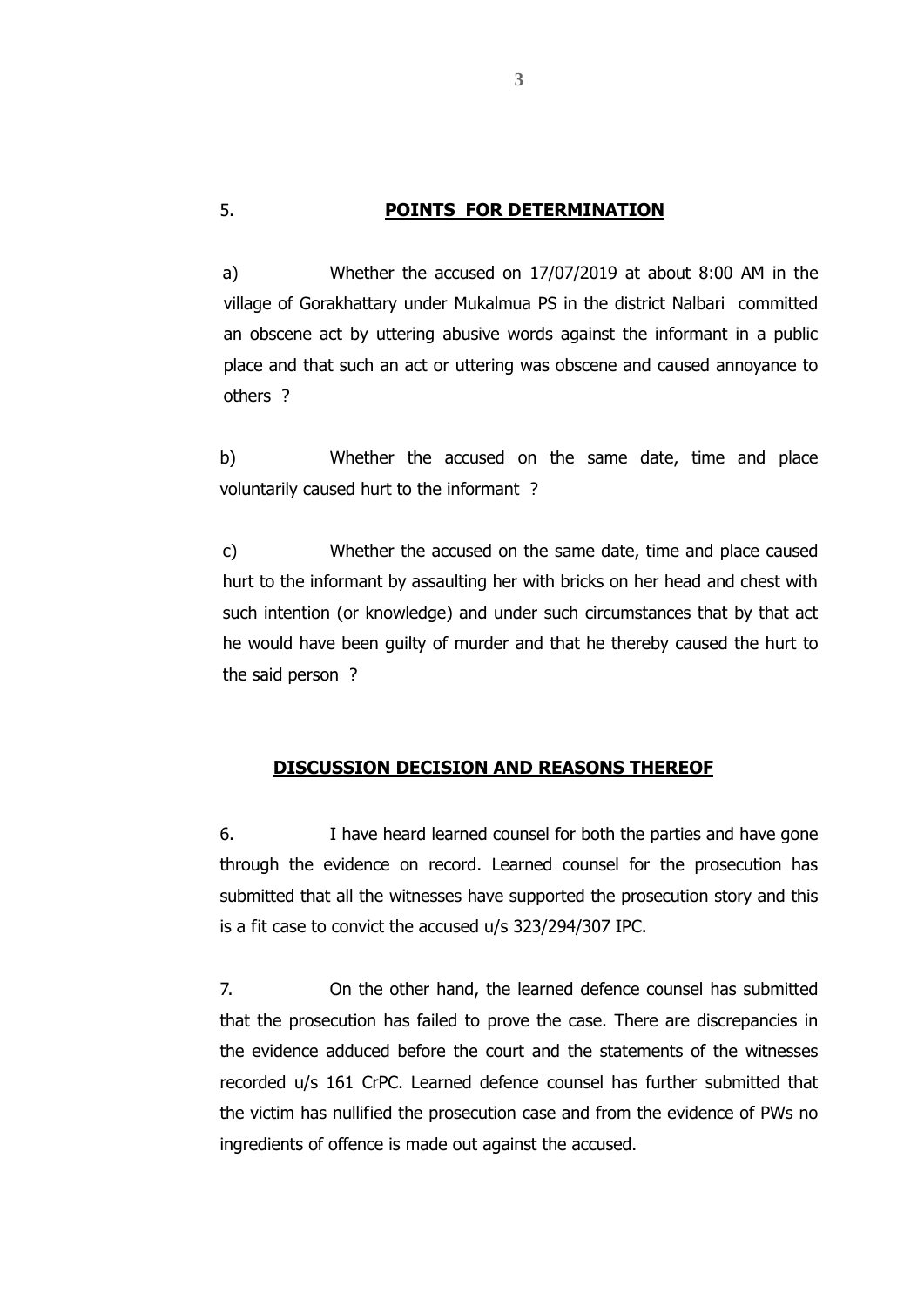8. It is at this stage expedient to cast a glance at the evidences of the prosecution witnesses.

9. In order to find out whether the victim, Jamini Nath sustained any injury, let us go through the evidence of PW-5, Dr. Ratul Das, who is the medical officer. PW-5 stated that on 17-06-2019 while he was working as M & HO in Doulashal MPHC, he examined one, Smti Jamini Nath aged about 60 years at 12:15 pm on police requisition vide Mukalmua P.S. Case No. 343/2019 U/S 325/326/307 IPC. According to PW-5 on examination, he found the following:-

> a) Three stitched on left side of the forehead. The stitches were done outside the hospital.

b) Tenderness on the chest.

In the opinion of PW-5 as well as from the contents of Ext-1, it appears that on the day of occurrence i.e. on 17-06-2019 the victim, Jalimi Nath sustained injury and she was examined by PW-5 on the same day few hours after the occurrence.

10. Now let us find out whether the injury sustained by the victim was caused by the accused or not. For determining this let us go through the evidence of PW-1, Smti Jamini Nath, who is the informant/victim of this case. PW 1 stated that about three months back one day at about 7 AM the accused was beating his son Rahul, aged about 13 years in their courtyard. According to PW 1, her house and the house of the accused is situated in the same compound. At that time, when she asked the accused not to beat his son, the accused picked up a brick which was lying near him and hit her on the left side of her head. He again picked up another brick and hit PW 1 on her chest. As a result, her head started bleeding and she fell down on the ground. On hearing her screaming her neighbours came to their courtyard. PW 1 further stated that Kutumoni and Sankar took her in a rickshaw to a compounder. Thereafter she was taken to the police station and there she lodged the ejahar. From there PW 1 was sent to Nalbari Civil Hospital and after the treatment, she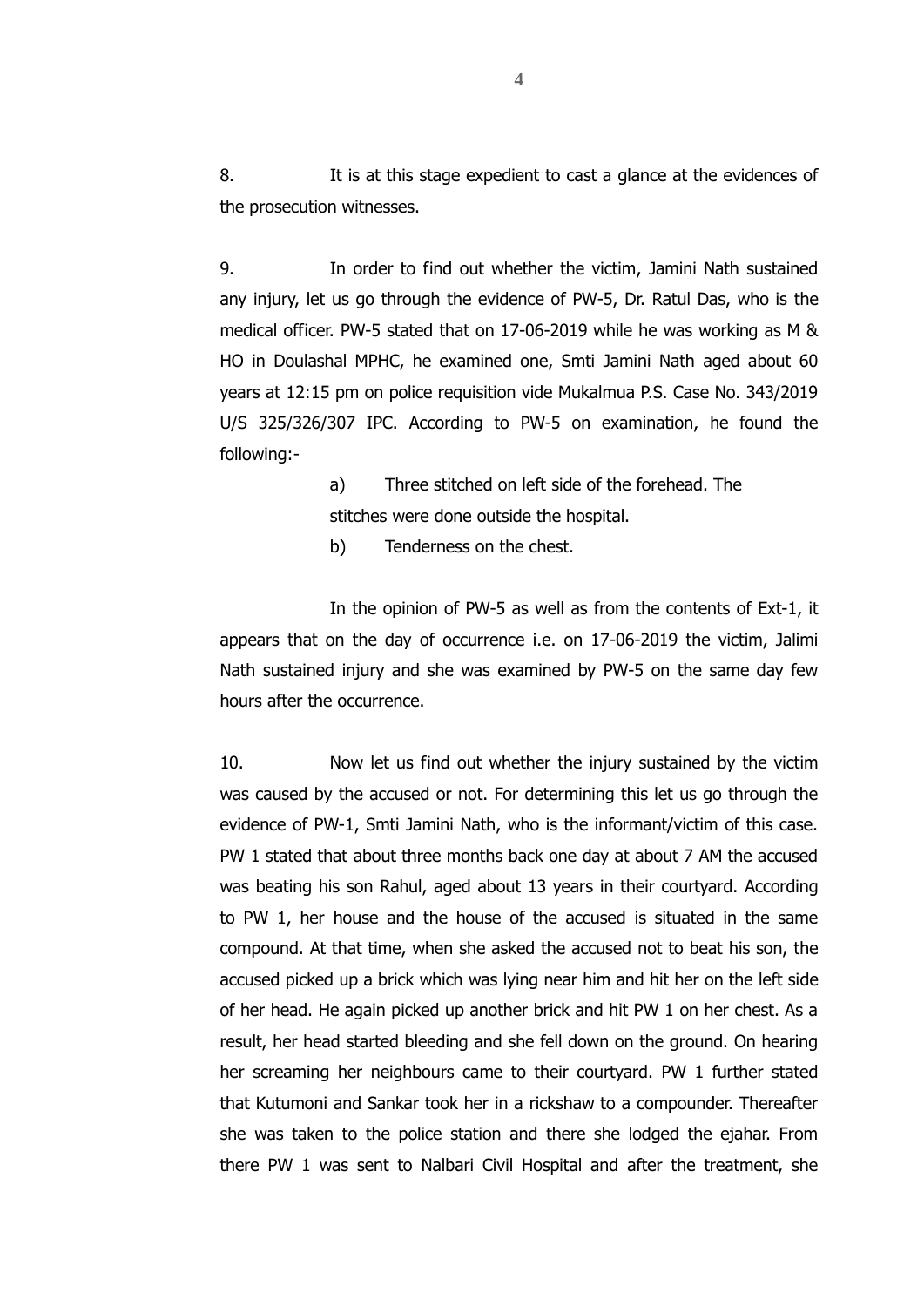returned back to her house.

11. PW 3, Smti. Alaka Nath stated in her evidence that one day about 4 months back she heard hue and cry on the road near her house. PW 3 stated that she went out of her house and saw Jamini Nath standing on the road with her head bleeding. According to PW 3 she tore her chadar and tied a piece of it on the head of the victim. PW 3 further stated that thereafter Jamini Nath was taken to the hospital for treatment by a person.

12. Coming to the evidence of PW 2, Sri Kutumoni Nath, we find him stating in his evidence that one day about 2 ½ months back he saw the informant in an e-rickshaw while she was going to the doctor. According to PW 2 when he asked her what happened, she told him that the accused had hit her with a brick. PW 2 further stated that her head was wrapped with a "gamosa" at that time and Sankar Nath was with her. After that PW 2 returned home and they went to Doulashal for treatment.

13. Now let us find out what PW 4, Sri Sankar Nath stated in his evidence. According to PW-4, about 3 months back while he was returning home on his bicycle from Rampur Chowk, he met the informant on the way. PW 4 stated that the victim was coming towards the chowk in an e-rickshaw and a cloth was tied on her head as it was bleeding. According to PW 4 she told him that the accused had assaulted her. PW 4 further stated that he took her to a pharmacy at Rampur Chowk where she received three stitches on her head.

14. The Ld Counsel for the defence has tried to bring out the fact while examining the PWs that at the time of occurrence no one had seen the accused assaulting the victim. After going through the evidence of the PWs, we find all the PWs corroborating with each other while narrating about the incident. However, we find none of PWs witnessing the accused assaulting the the victim. In our case, PW-1 happens to be the sole eye witness to the occurrence being the victim. The Ld Counsel for the defence submitted that as none of the PWs has seen the occurrence, the evidence of PW-1 alone can not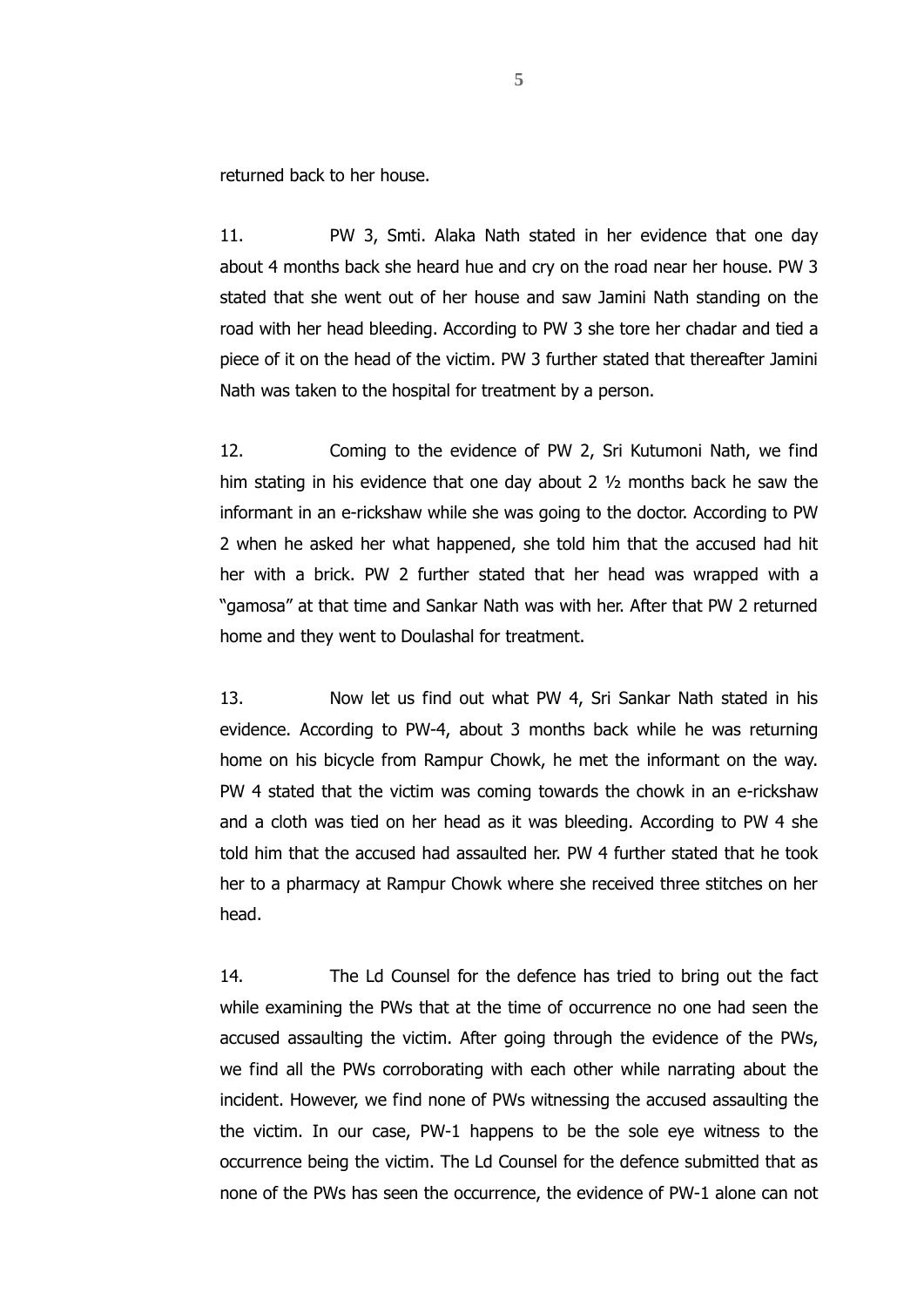be relied upon.

15. At this point, I would like to highlight the decision of the Hon'ble Supreme Court of India in **Anil Phukan -vs- State of Assam reported cited in 1993 AIR 1462** wherein is is held that,

" Conviction can be based on the testimony of a single eye witness and there is no rule of law or evidence which says to the contrary provided that the sole eye witness passes the test of reliability. So long as the single eye witness is a wholly reliable witness the courts have no difficulty in passing conviction on his testimony alone. However, where the single eye witness not found to be wholly reliable witness in the sense that there are some circumstances which may show that he could have any interest in the prosecution within the course generally insists upon some independent corroboration of his testimony."

16. It was held by the Hon'ble Supreme Court in **Abdul Sayed -Vs-State of MP reported in (2010) 10 SCC 259** that " the question of the weight to be attached to the evidence of a witness that was himself injured in the course of occurrence has been extensively discussed by this Court. Where a witness to the occurrence has himself been injured in the incident the testimony of such a witness is generally considered to be very reliable, as he is a witness that comes with a built-in guarantee of his presence at the scene of the crime and is likely to spare his actual assailant(s) in order to falsely implicate someone." It was held in **Ramlagan Singh -Vs- State of Bihar (1973) 3 SCC 881** that convincing evidence is required to discredit an injured witness. In **State of UP -Vs- Kishan Chand reported in (2004) 7 SCC 629** a similar view has been reiterated observing that the testimony of a stamped witness has its own relevance and efficacy. The fact that the witness sustained injuries at the time and place of occurrence, lends support to his testimony that he was present during the occurrence.

17. Now if we carefully scrutinise the evidence on record, the entire case rests on the circumstantial evidence. The Hon'ble Supreme Court has in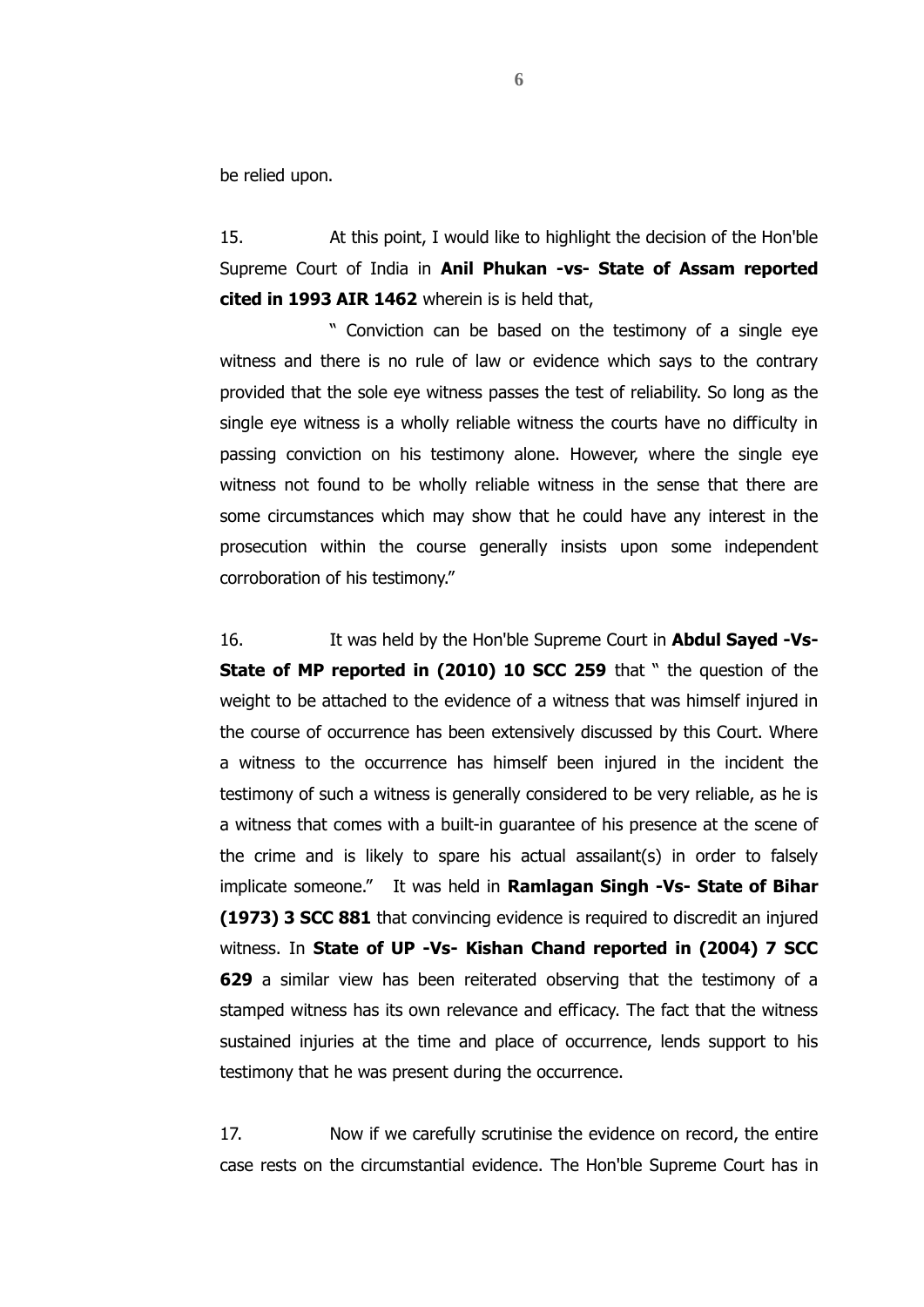number of cases held that all the circumstances relied upon by the prosecution must be established by cogent and succint and reliable evidence, all the proved circumstances must provide a complete chain in as much as no link in the circumstances should be missing and such chain of circumstances should unequivocally point to the guilt of the accused and exclude any hypothesis consistent with his innocence.

18. After going through the evidence on record, the following circumstances has been relied upon:-

a) The victim being hit by the accused on 17-06-2019 on 8:00 AM with two pieces of bricks one after the other on her head and chest respectively.

b) The neighbour, PW-3 on hearing hue and cry on the road, went out of her house and saw the victim bleeding. Thereafter, she tore her *Chadar* and tied a piece of it on the head of the victim.

c) PW-4, Sankar Nath seeing the victim coming towards the Chowk in an e-rickshaw and a cloth being tied on her head as it was bleeding.

d) PW-2, Kutumoni Nath also meeting Sankar Nath and the victim, with a 'Gamosa" tied on her the head while she was going to the doctor in an e-rickshaw.

e) PW-4 taking the victim to a pharmacy at Rampur Chowk where she received three stitches on her head.

f) PW-5, the M.O. on examination of the victim finding three stitches on the left side of the forehead which according to him were done outside the hospital.

g) PW-5, the M.O. also finding tenderness on the chest.

h) PW-6, the I.O. seizing the broken piece of brick used by the accused to assault the informant from the house of the accused.

19. The circumstantial link which is made out from the evidence of the PWs, it itself clear about the involvement of the accused in the offence of causing hurt to the victim. All these links provides a complete chain of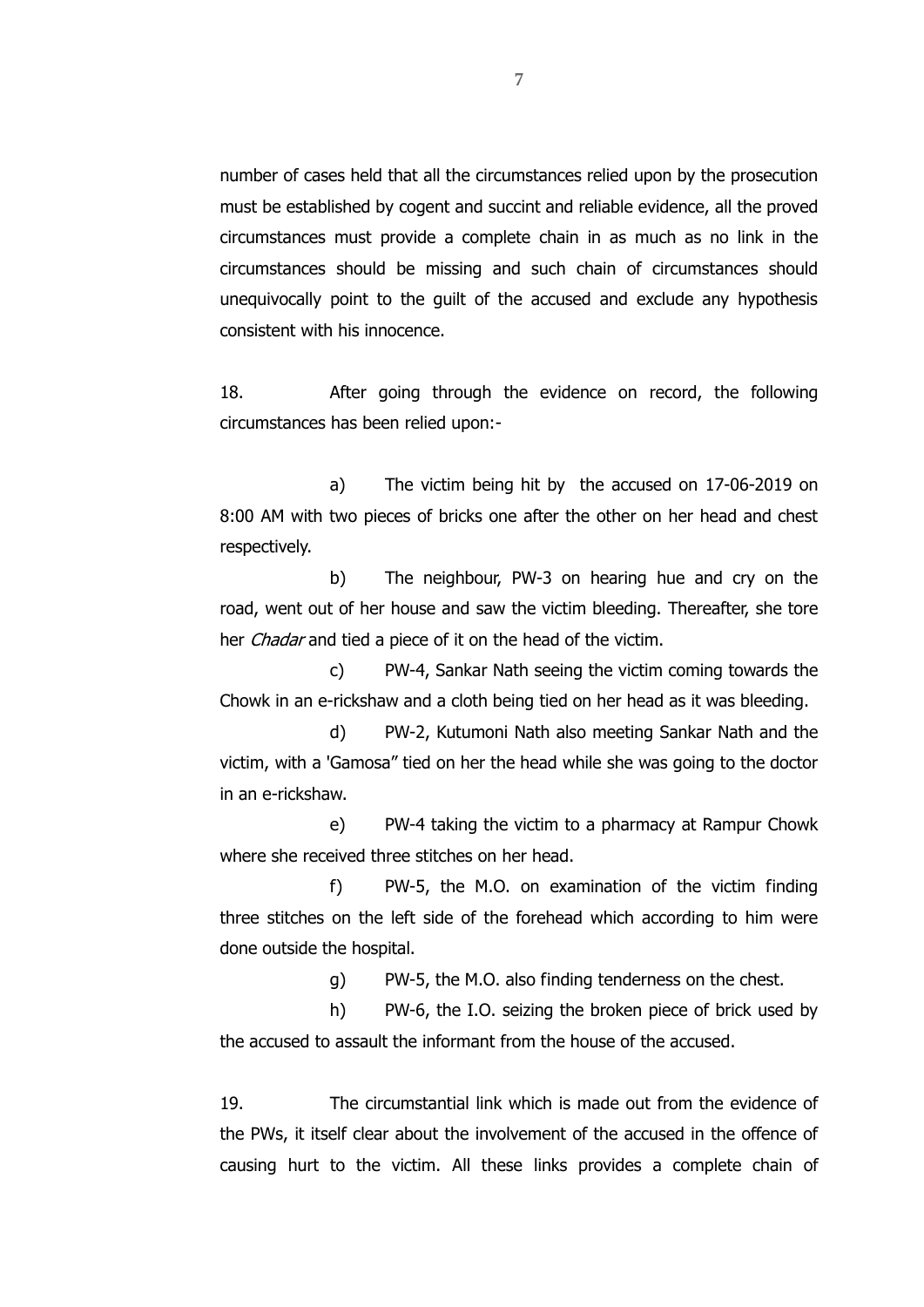circumstances and corroborates with the evidence of the victim in this case.

20. The Ld Counsel for the defence has tried to bring out the fact while examining the PW-6, the I.O. that the broken piece of bricks which he had seized were not seen in the court during his examination. With regard to the seized weapons being produced before the court or not, I feel that when there is overwhelming direct evidence which inspires confidence, these type of minor drawbacks or variations becomes irrelevant.

21. In this case, the injured in PW-1, she was hit by the accused on 17.07.2019 at 8:00 AM. Thereafter, she was taken to a pharmacy where she received three stitches. After that, she was sent to Doulashal MPHC on Police requisition at about 12:15 pm wherein she was examined and injuries were found on her forehead and chest, though, they were opined to be fresh and simple injury caused by blunt object.

22. Therefore, in view of the above discussion, as the ingredients of section 323 IPC are fulfilled against the accused, he is found guilty under the said section. The prosecution has failed to prove the ingredients of section 294 IPC by leading cogent evidence as such he can not be held guilty under the said section.

23. Regarding the attraction of section 307 IPC, generally we presume that the provision of section 307 IPC are applicable if the assailant acts with the intention or knowledge that such action might cause death and hurt is caused. But the Hon'ble Supreme Court has held in a number of cases that an injury sustained by the victim on vital part can not be said to be essential ingredients of section 307 IPC. To the contrary, the Hon'ble Supreme Court has also held in a number of cases that to justify conviction U/S 307 IPC it is not essential that fatal injury capable of causing death should have been caused. The intention of the accused is to be gathered from the circumstances like the nature of weapon used, words used by the accused at the time of incident, motive of the accused, parts of the body where the injury was caused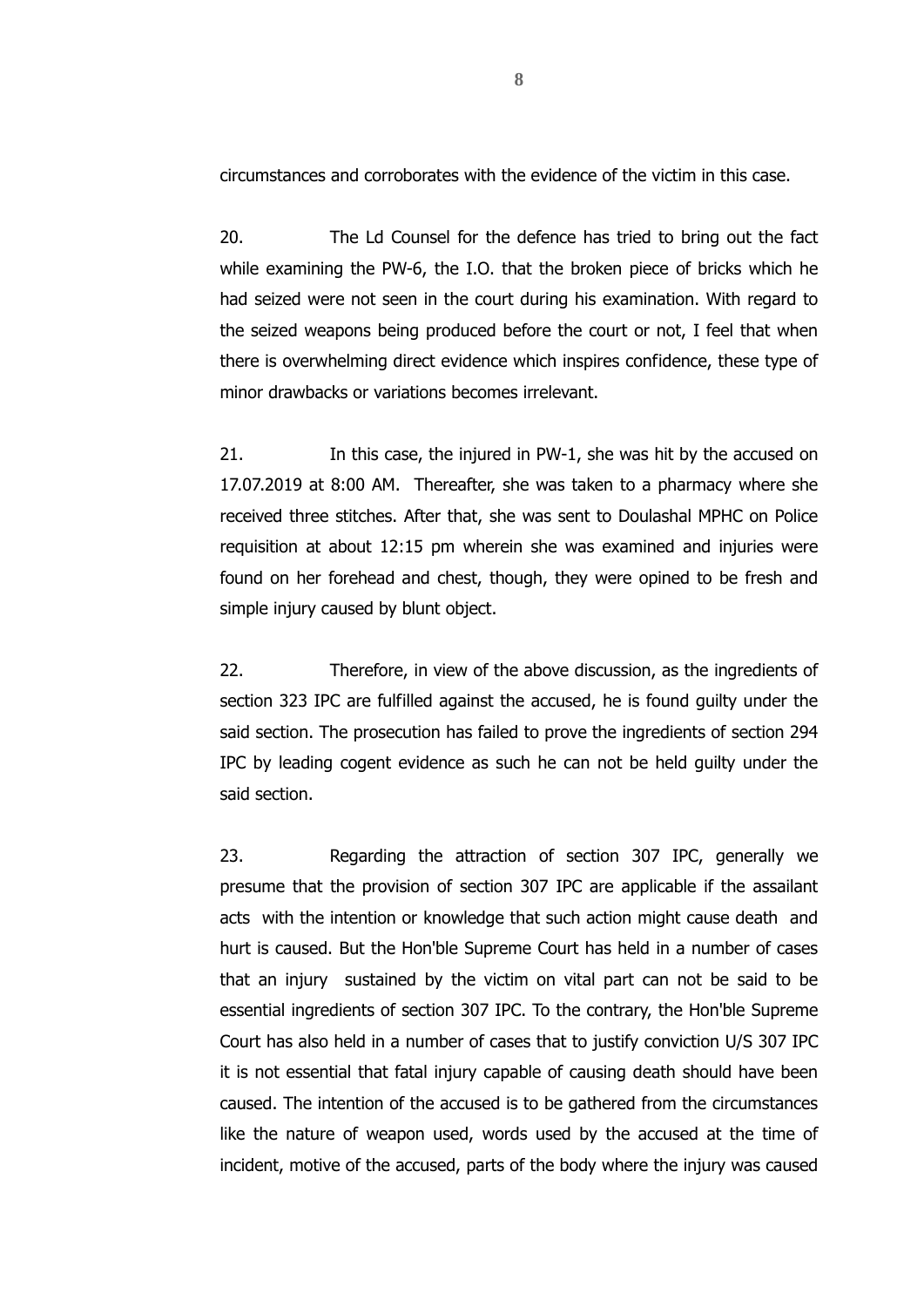and the nature of injury and severity of the blows given etc.

24. In our case we find PW-5, the M.O. stating in his evidence that the injury was simple in nature. Secondly, the first piece of brick was thrown on the forehead of the victim and the second piece of brick was thrown on her chest. If the accused had the intention to kill her, he would have thrown the second piece of brick again on her forehead. The guilt of the offence punishable U/S 307 IPC has not been proved as the prosecution could not prove that the accused person had the intention to kill the victim. Hence, the accused is acquitted from the charge U/S 307 IPC and is set at liberty from the offence under the said section. The accused is found guilty of the commission of offence punishable U/S 323 IPC only and he deserves punishment.

25. The accused and the informant happens to be nephew and aunt. They reside in the same compound and also share a common kitchen. It is revealed from the evidence of PW-1 that she was only restraining the accused from beating his son. But the accused picked up a brick lying on the ground and hit her on the left side of her head. The accused could have stopped there. But he again picked up another brick and hit her on her chest. This type of behaviour of the accused shows that he is a quarrelsome person. Considering the conduct of the accused, I am of the view that this is not a fit case to extend the benefit of section 3/ 4 of the Probation of Offenders Act, 1958 to the accused person.

26. The accused person is head on the point of sentences in view of the section 248 (2) CrPC where he claims leniency. The pleas of the accused are recorded in a separate sheets and tagged with the case record. Considering the facts and circumstances of the case no leniency can be taken in respect of the punishment to be imposed upon the accused.

#### **O R D E R**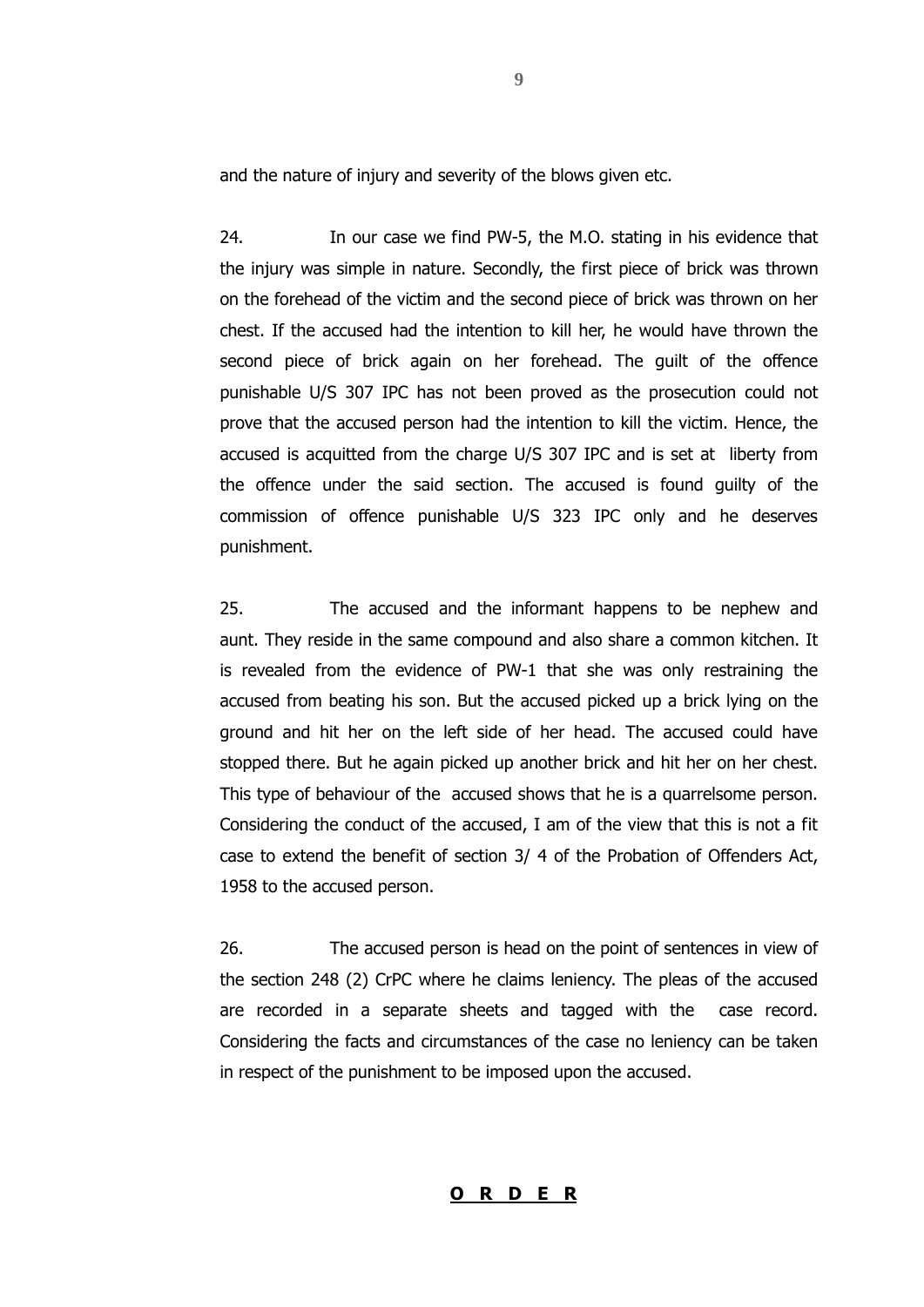27. The accused, namely Hari Chandra Nath stands sentenced to undergo simple imprisonment for a period of 8 months for the offence committed U/S 323 IPC.

Let the period of detention, if any, undergone by the accused person during inquiry, investigation or trial be set of as per section 428 CrPC. Let a copy of judgment be furnished to the accused free of cost. Judgment is prepared and pronounced in open court.

Given under my hand and seal of this court on this the 8th day of June/ 2020.

> Asstt. Sessions Judge, Nalbari

Dictated & corrected by me

Asstt. Sessions Judge, Nalbari

## **A P P E N D I X**

#### (A) **Prosecution witnesses:**

PW 1 : Smti. Jamini Nath (Informant/Victim)

- PW 2 : Sri Kutumoni Nath
- PW 3 : Smti. Alaka Nath
- PW 4 : Sri Sankar Nath
- PW 5 : Dr. Ratul Das (MO)
- PW 6 : ASI Tarun Barman (I/O)